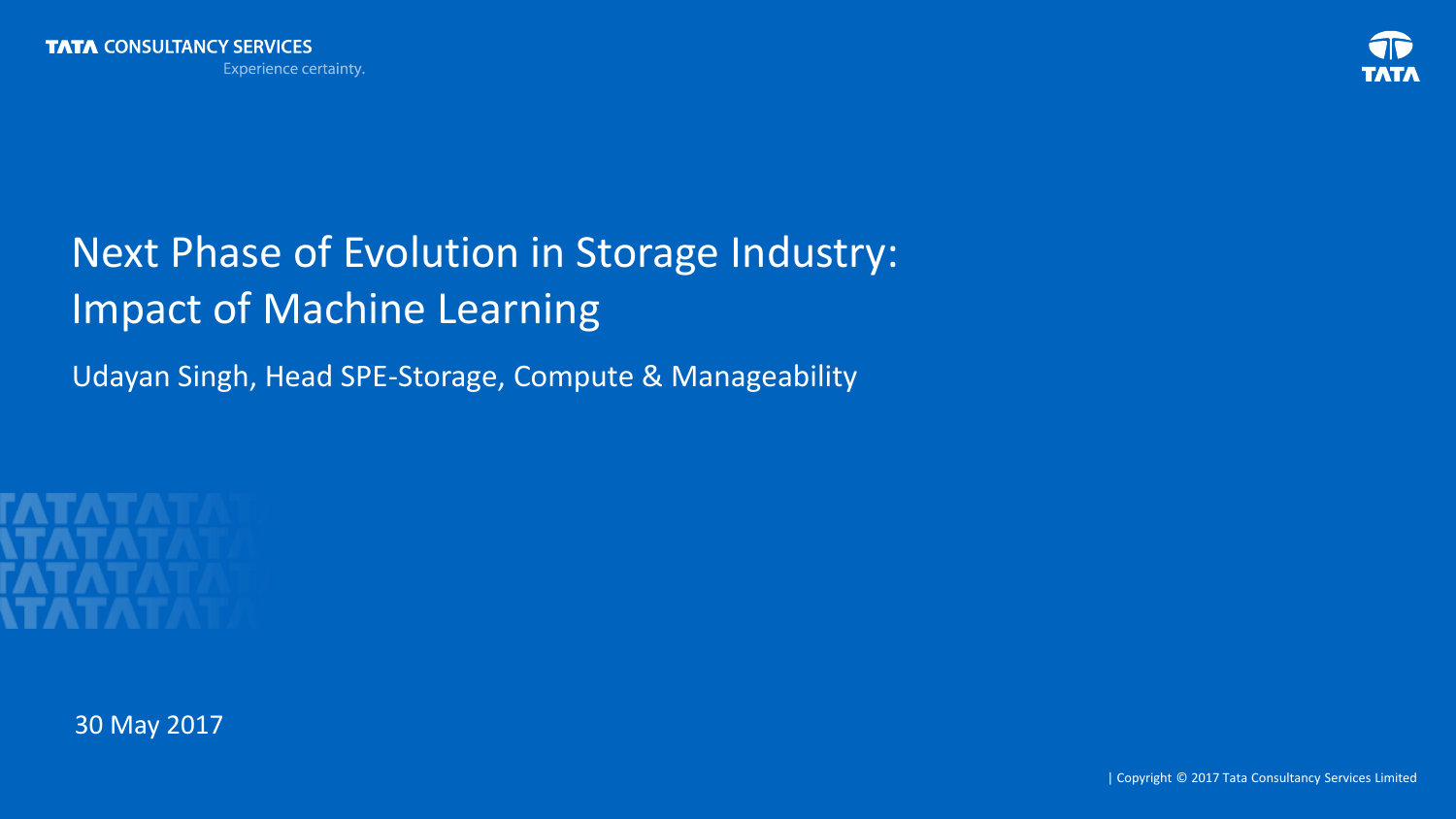### Agenda



Copyright © 2017 | TATA CONSULTANCY SERVICES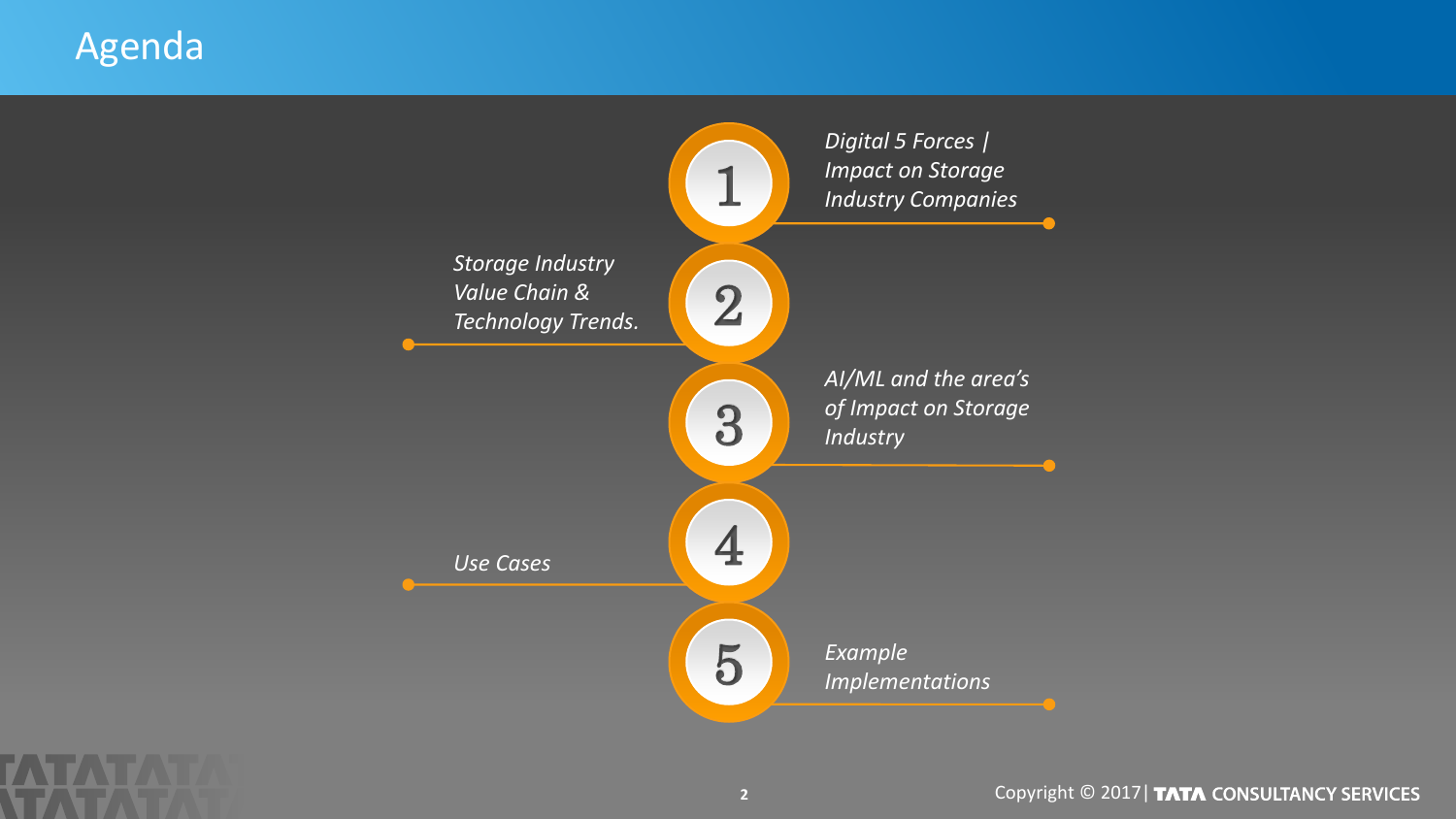### Digital 5 Forces | Impact on Storage Industry



*Digital 5 forces impacting multiple dimensions of the Storage Industry Companies*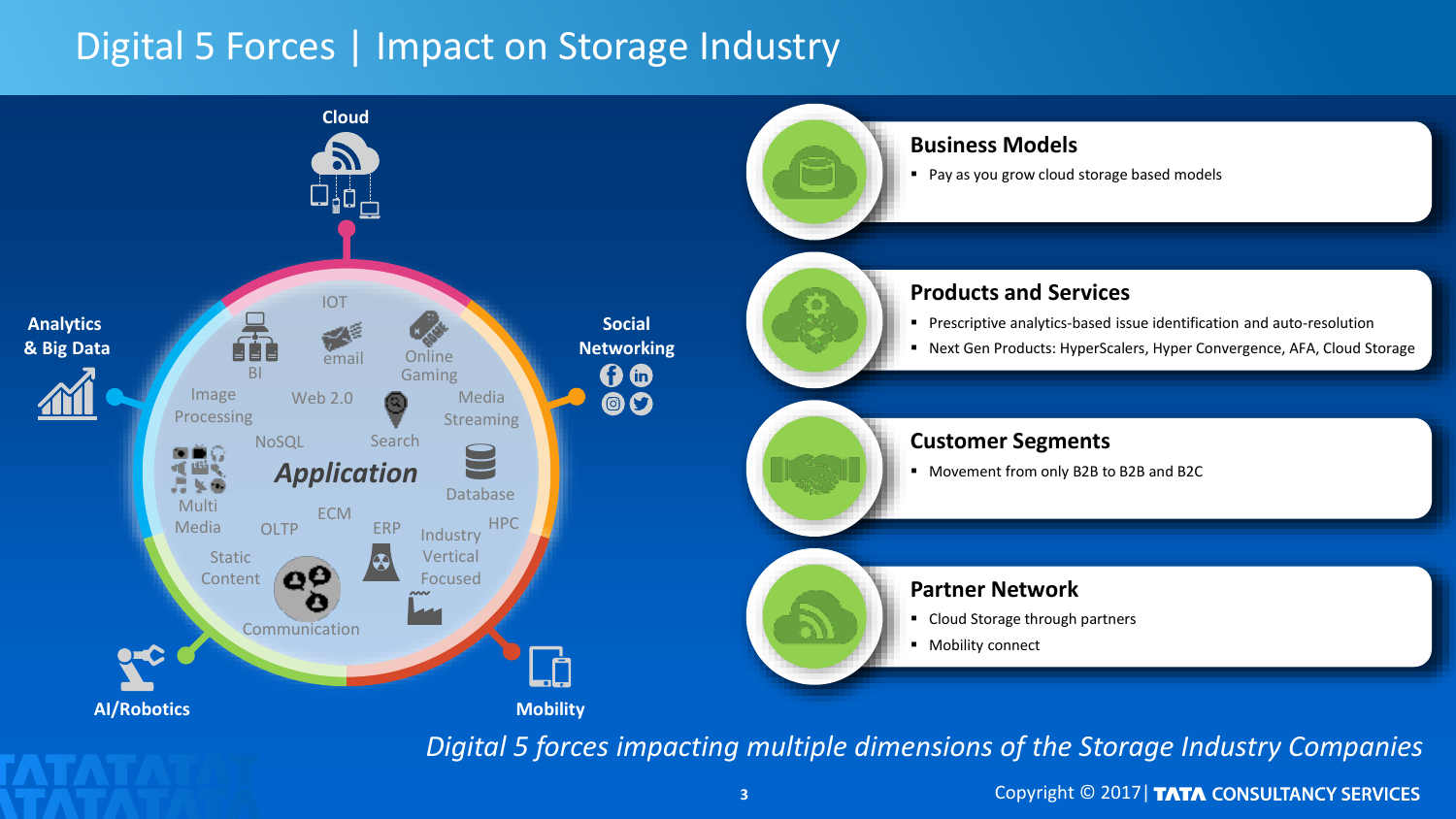## Storage Industry Value Chain and Storage Technology Trends



**4**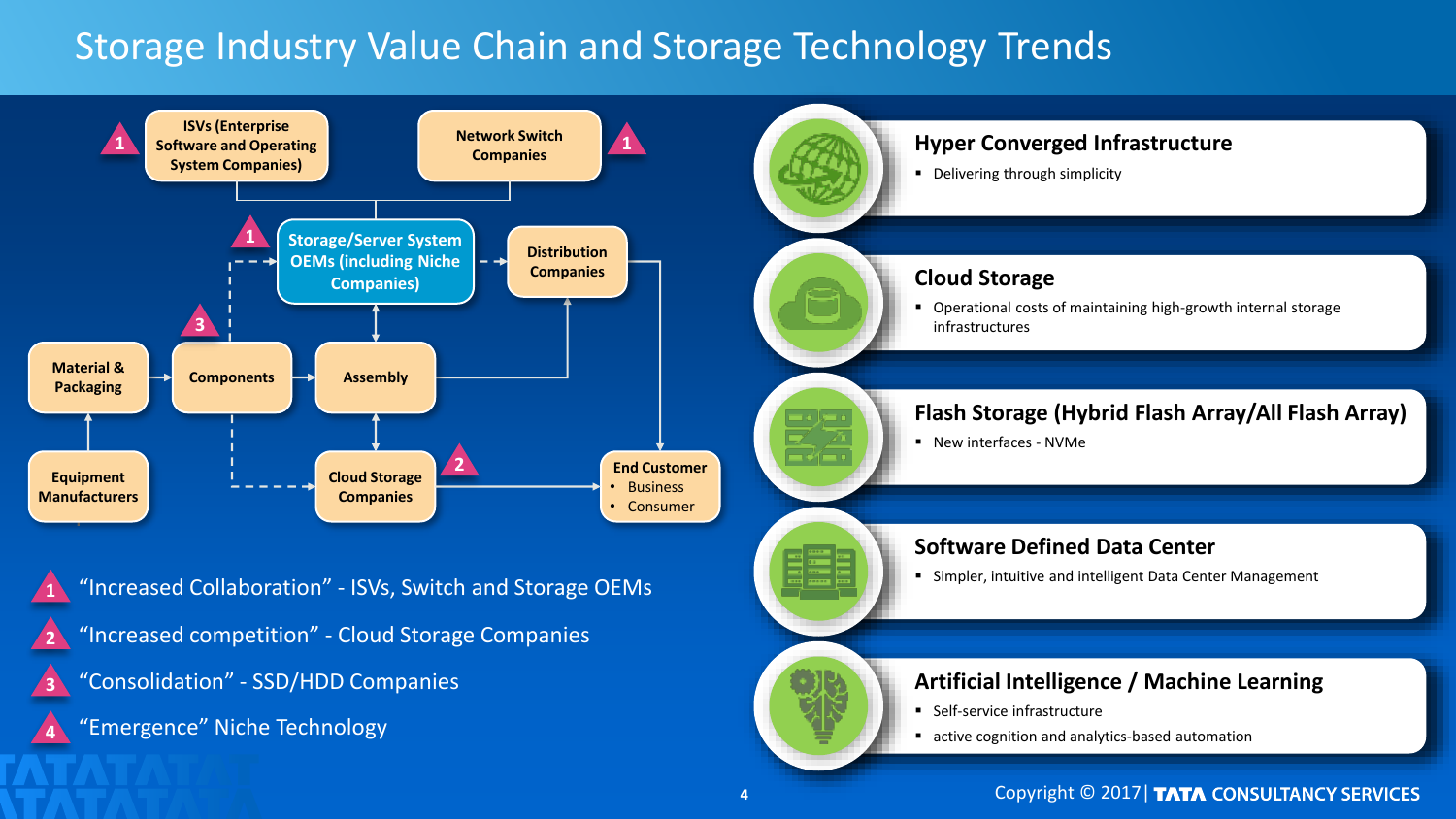## AI/ML and the area's of Impact on Storage Industry



**5**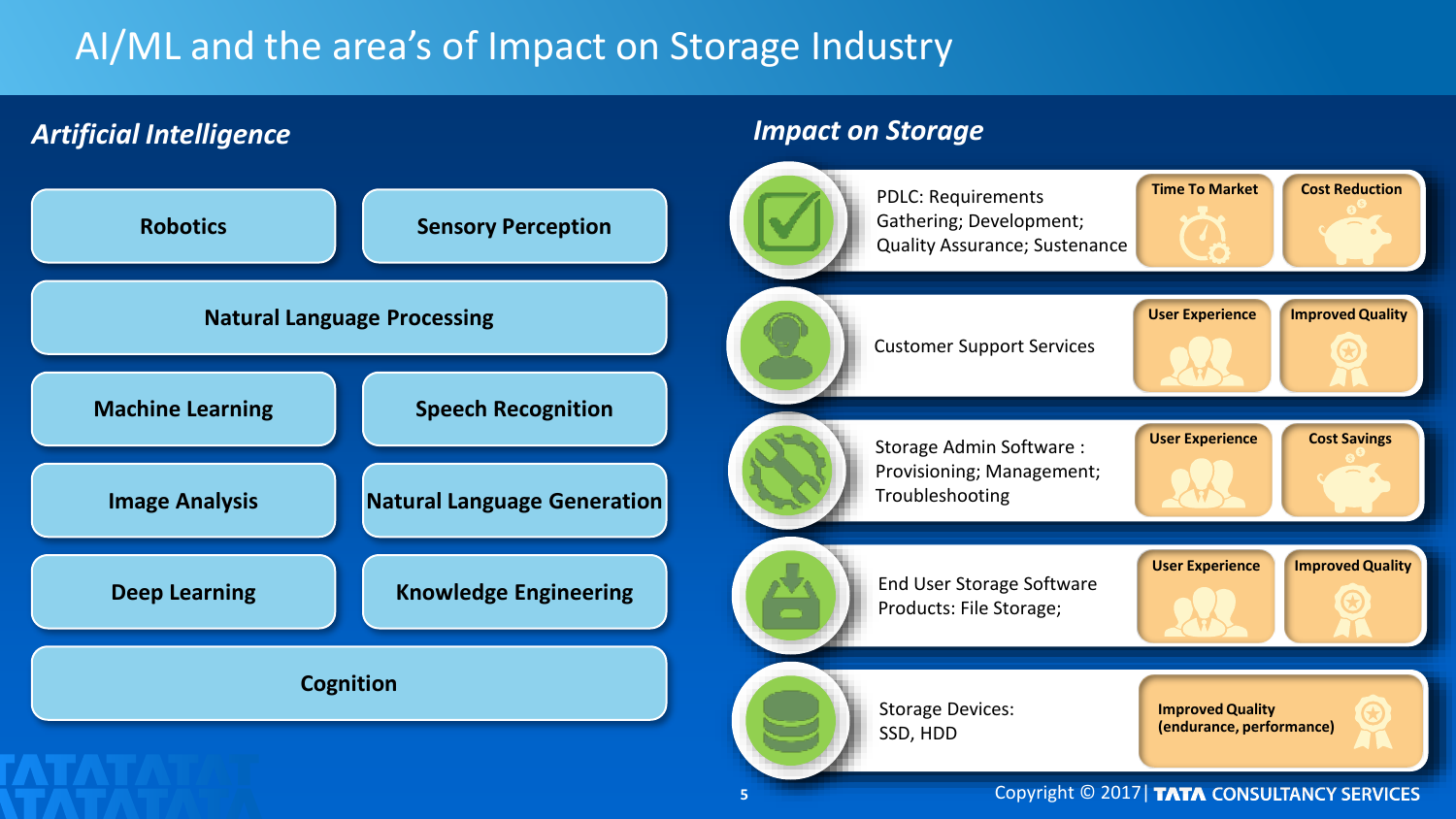#### Use Cases: Data Center Storage Software

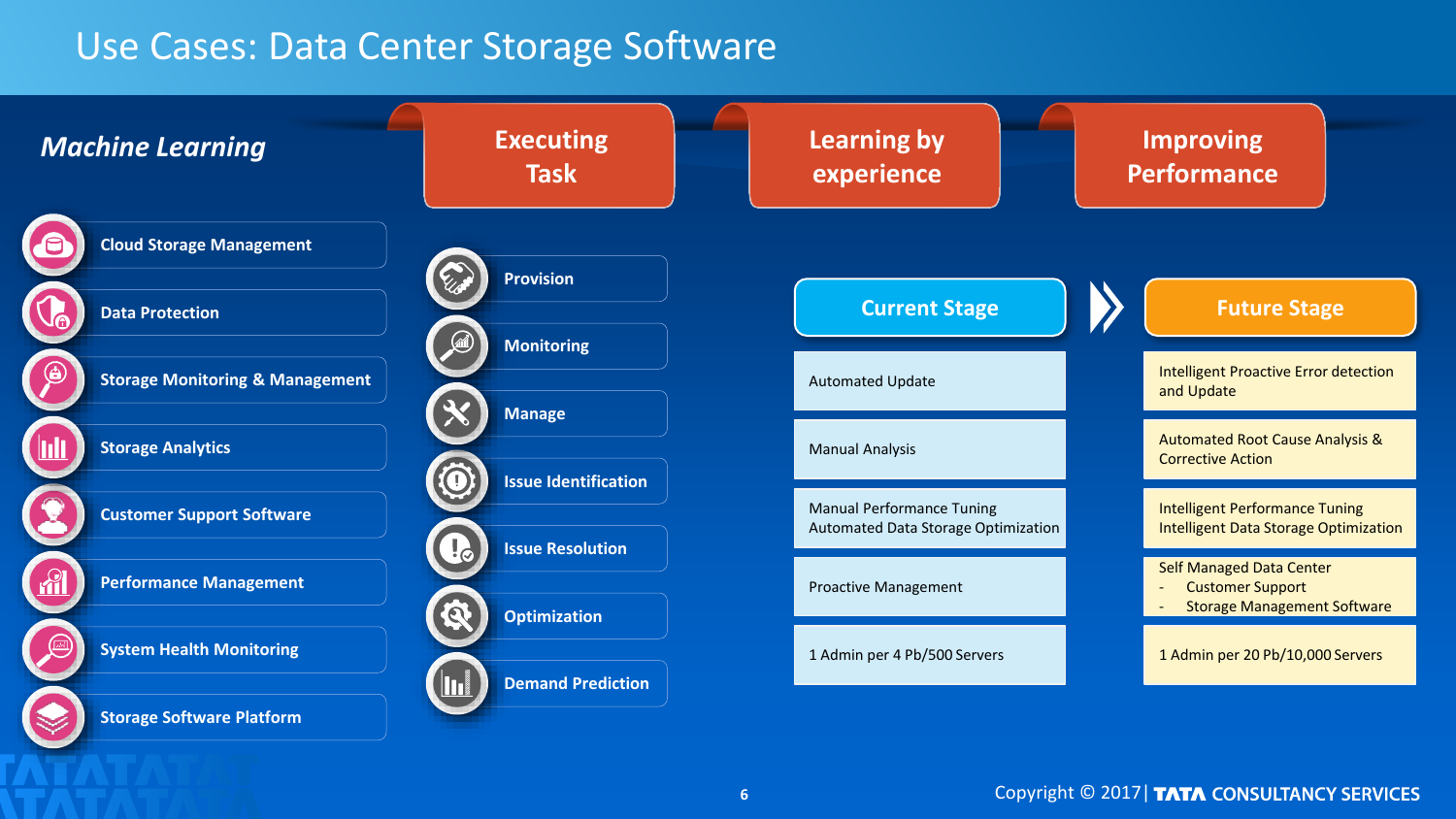#### Use Cases: Product Development Phases

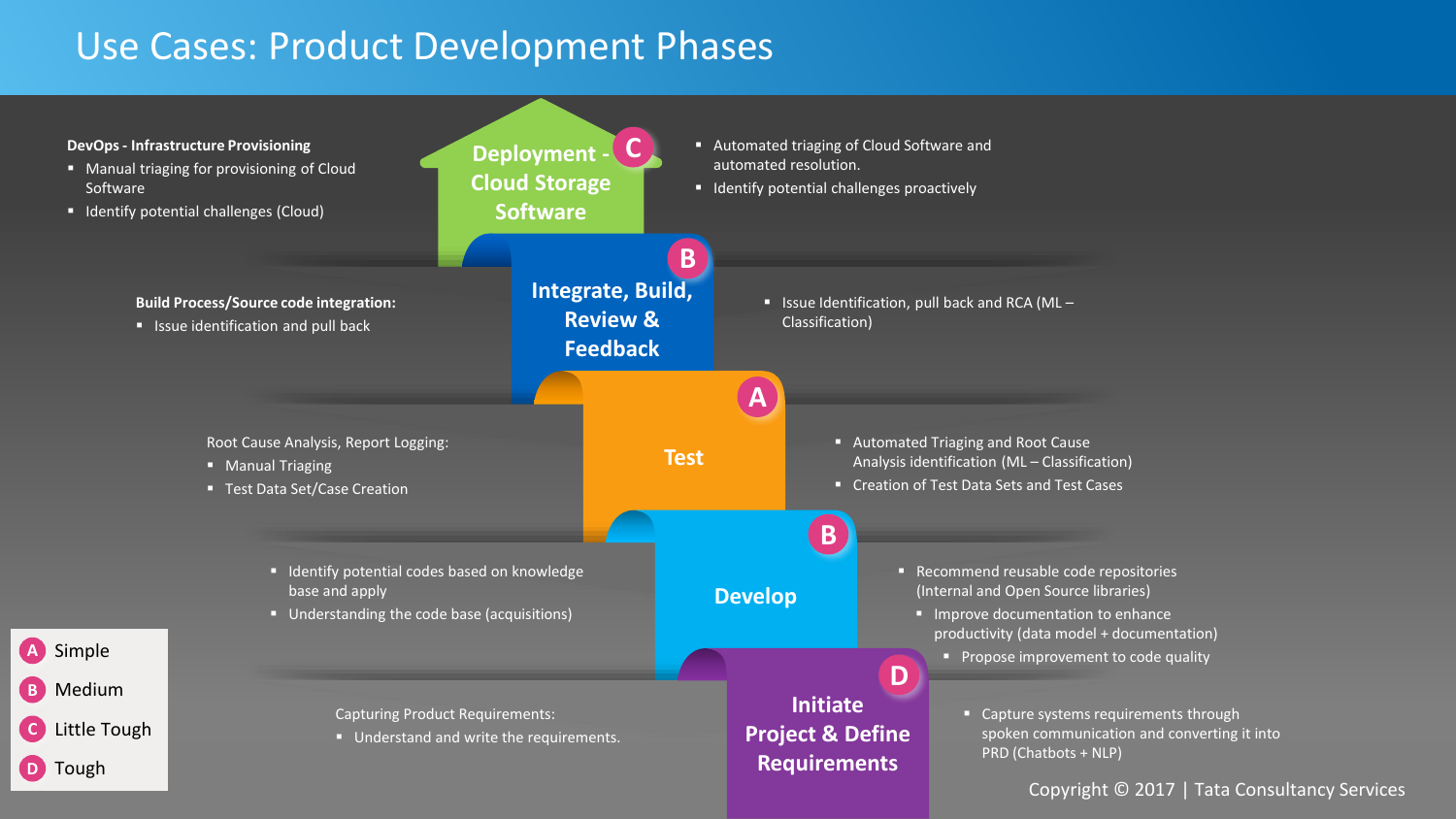#### Example 1: Storage Performance

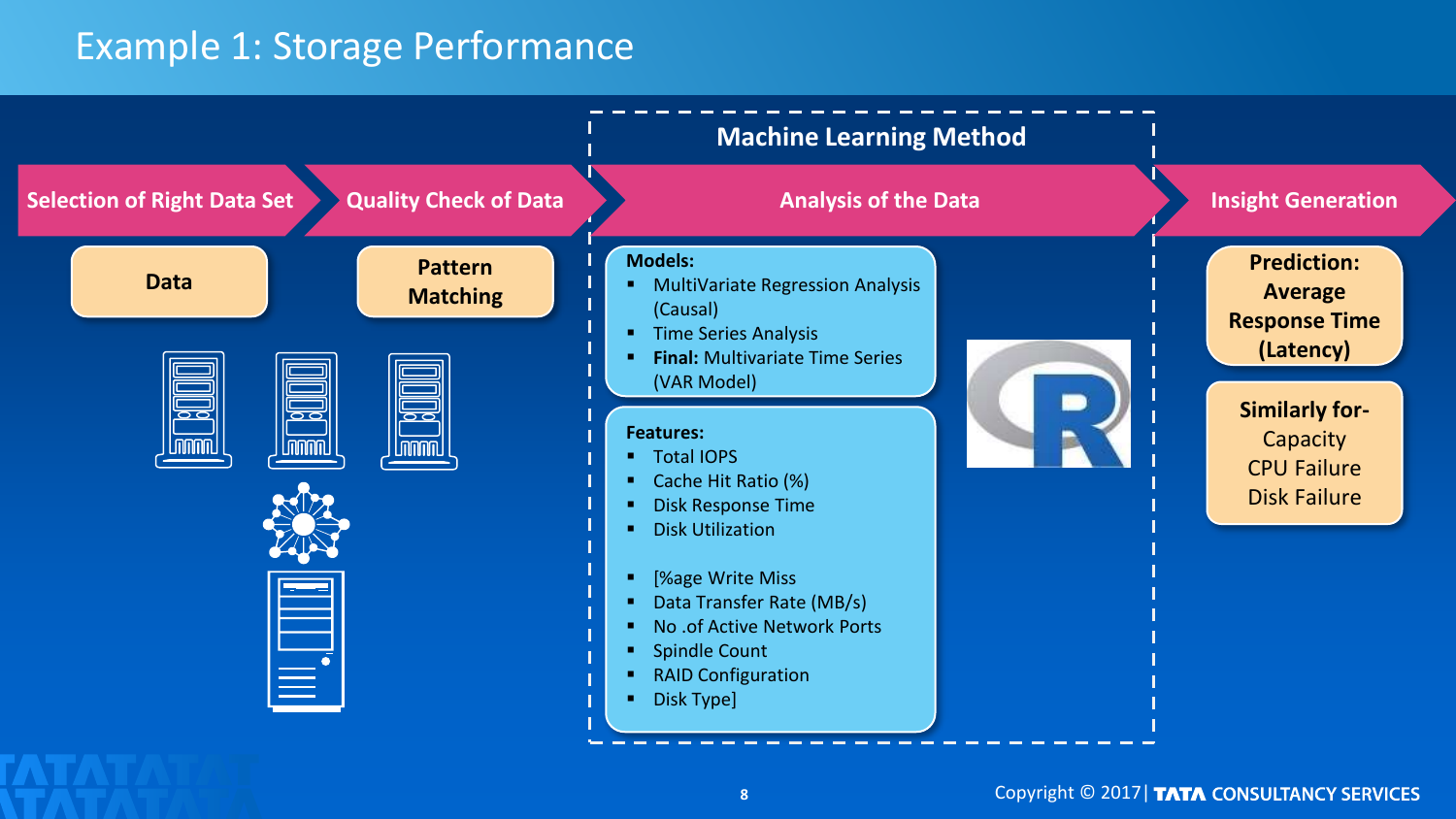### Example 2: Prediction of Database Response Time



#### **Business Problem**

To predict the database response time and facing challenges as below

- To create predictive models which predict DB response time.
- To predict 1-hour-later SLA violation of DB response time with 90% of recall and 70% of precision.
- The predictive models predict the Probabilistic distribution of DB response time at the time of 1hour later.



- Creation of Lab environment to load on DB and measurement of various parameters for model building
- **Predictive models to:** 
	- **Predict number of queries on the DB after 1 hour**
	- DB response time after 1 hour
- To identify load on the system after 1 hour and corrective action planning
- Techniques Unobserved component models and Poisson Regression



- All models are having Mean Absolute Percentage Error (MAPE) less than 5%
- **Precision & recall rate for 1 hour later prediction** was 60% and 45% respectively.